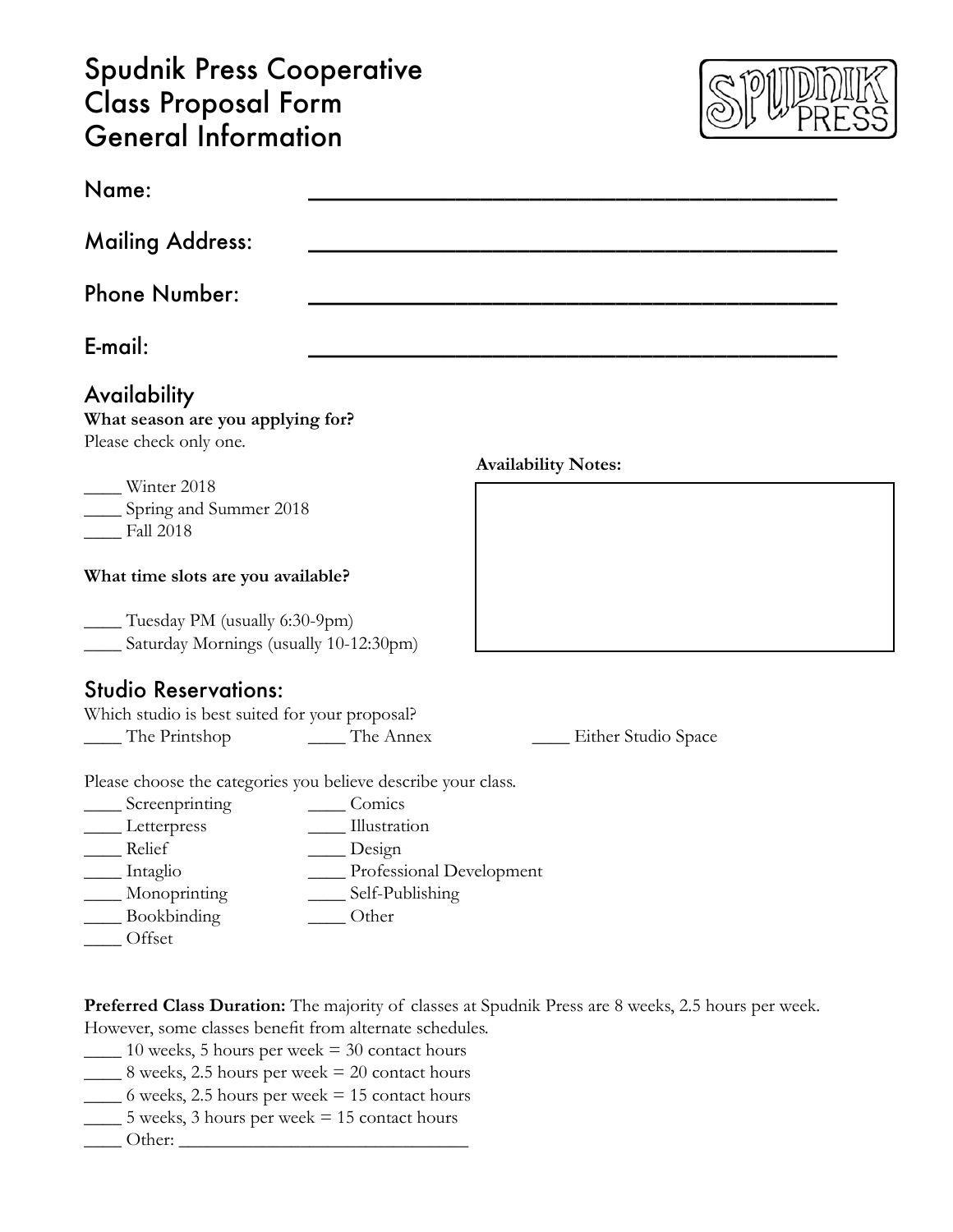### Spudnik Press Cooperative Class Proposal Form Class Overview



#### Working Title: \_\_\_\_\_\_\_\_\_\_\_\_\_\_\_\_\_\_\_\_\_\_\_\_\_\_\_\_\_\_\_\_\_\_\_\_\_\_\_\_\_\_\_\_\_\_\_\_\_\_\_\_\_\_\_\_\_\_\_\_\_\_\_\_\_\_

Description: Include skills taught, example projects, and who would benefit from the class. This will only be used internally.

Learning Objectives: What goals will drive the content of the class? Clarifying goals will create cohesion from week to week for students, and better focus demonstrations, discussions, and feedback.

1. 2. 3.

Key Projects: Please include the parameters (i.e. edition size, dimensions) and the requirements or learning emphasis (i.e. a minimum # of layers, color mixing, registration). There is no required number of projects for a class.

1.

2.

3.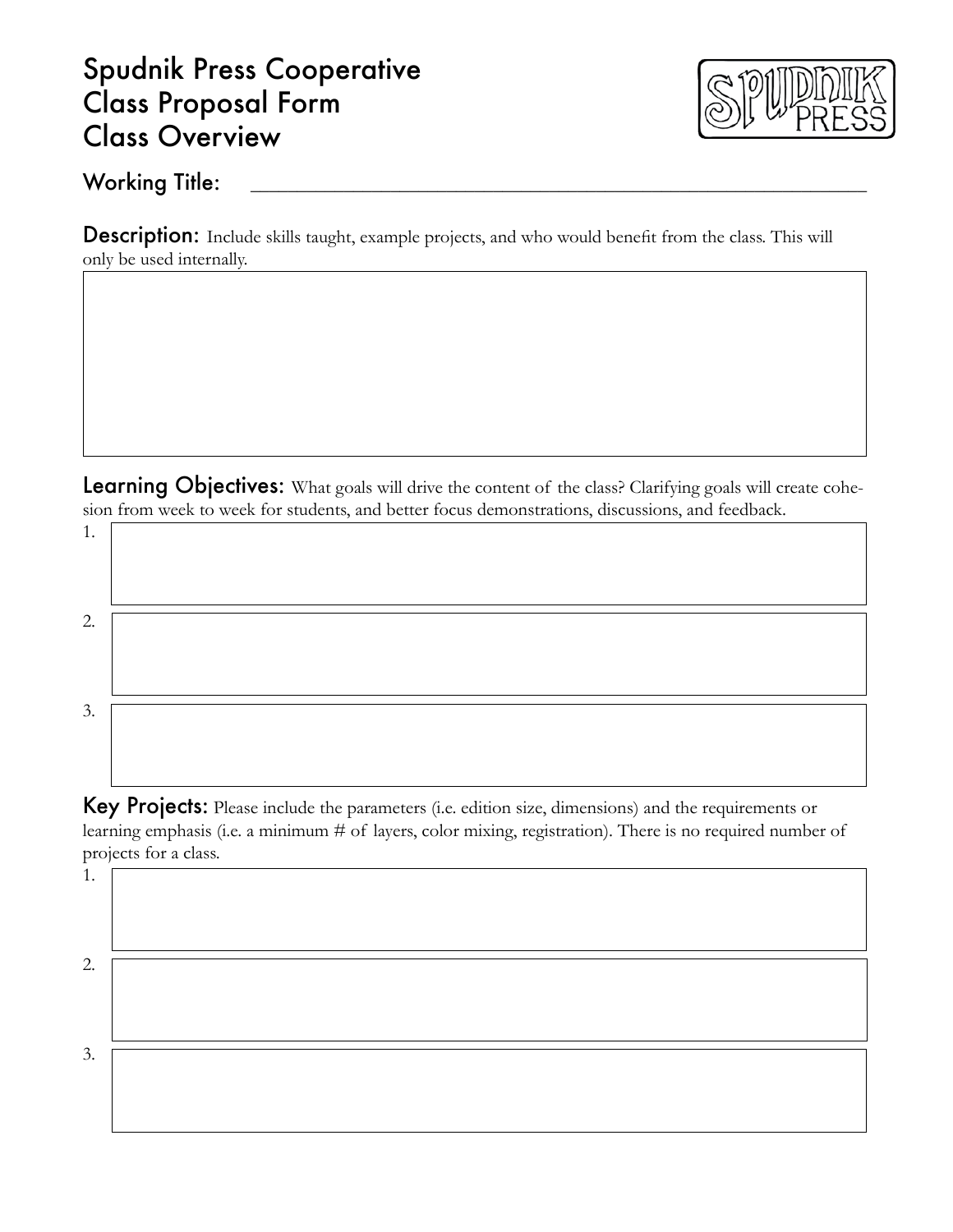# Spudnik Press Cooperative Class Proposal Form Weekly Syllabus



| <b>Basic Outline:</b>    | How does the class begin? Will there be a demonstration? Will students share work in |  |  |
|--------------------------|--------------------------------------------------------------------------------------|--|--|
|                          | progress? What is the main activities throughout the day?                            |  |  |
| New Skill:               | Every week should include an element of new learning, including "studio days".       |  |  |
| <b>End of Day Goals:</b> | Clarify what students should have completed at the end of each day to stay on track. |  |  |
|                          | This helps students set clear goals and pace their project.                          |  |  |

*Please leave additional weeks blank.*

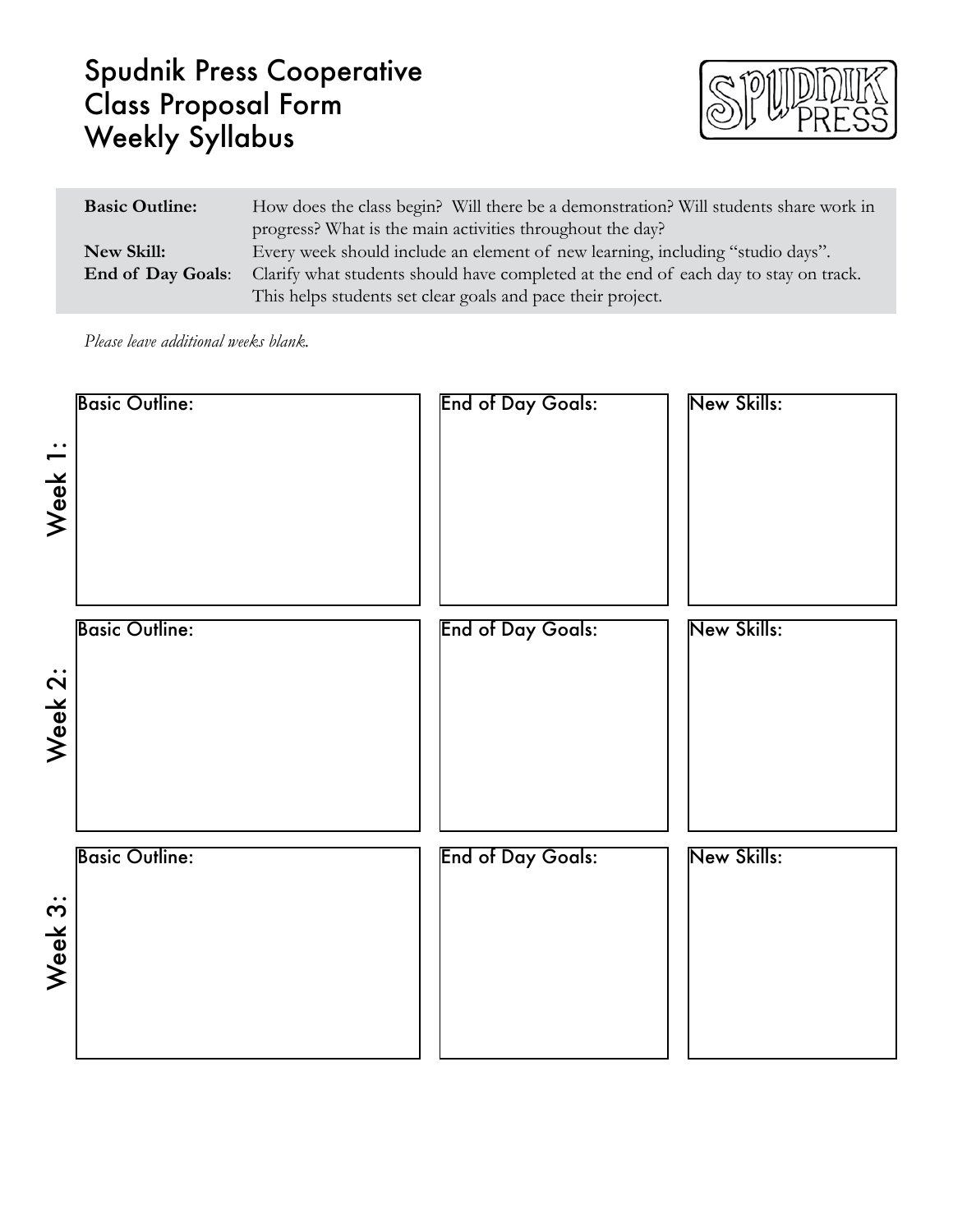